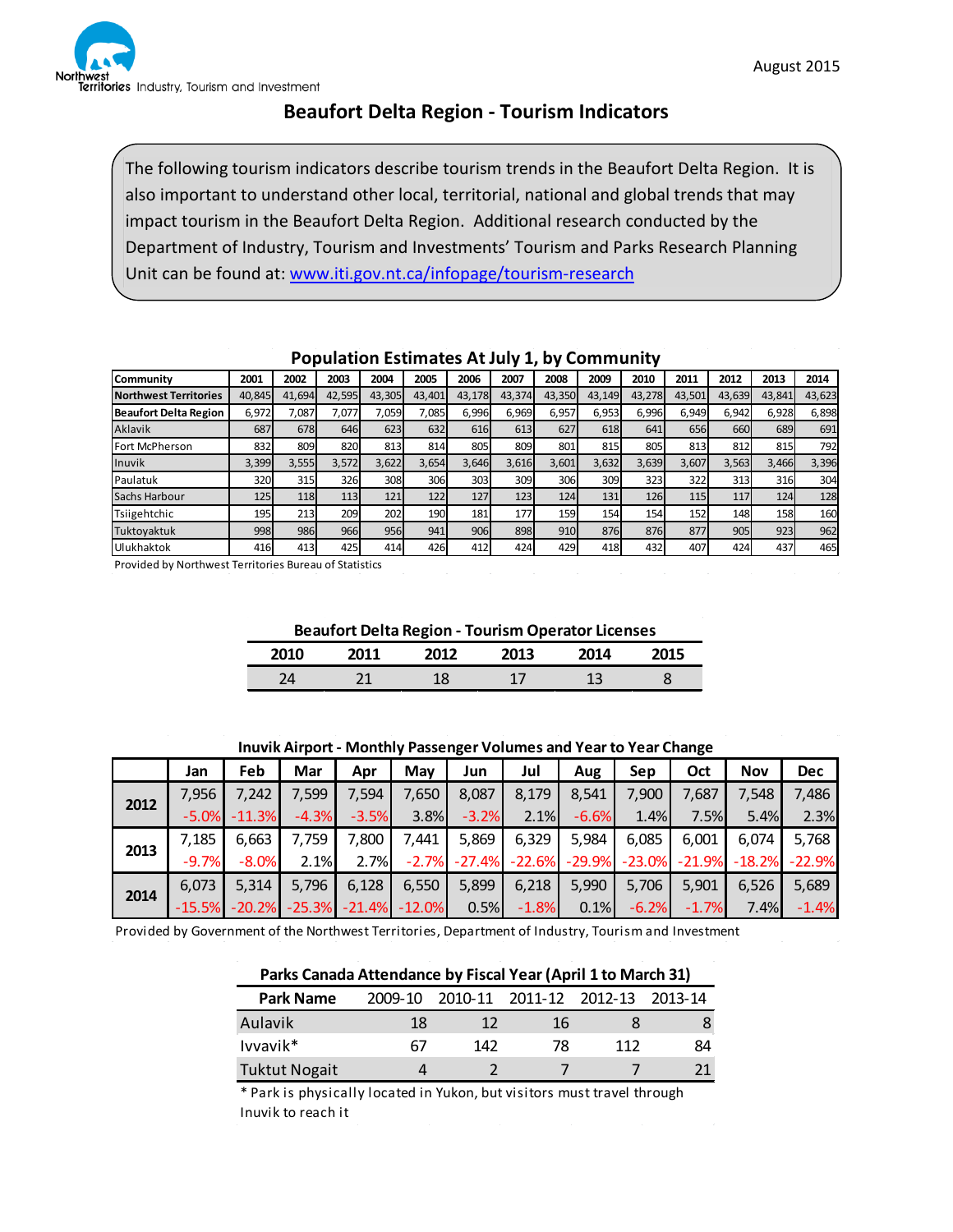

# **Visitor Information Centre Walk-in Visitor Numbers & Year Over Year Change**

|               | May      | Jun      | Jul               | Aug      | Sep          | Total    |  |  |  |  |
|---------------|----------|----------|-------------------|----------|--------------|----------|--|--|--|--|
| Dawson City** |          |          |                   |          |              |          |  |  |  |  |
| 2012          | 192      | 2357     | 3619              | 2578     | 372          | 9118     |  |  |  |  |
|               | $-48.2%$ | $-9.3%$  | 5.7%              | $-0.2%$  | 24.0%        | $-1.7%$  |  |  |  |  |
| 2013          | 172      | 2264     | 2577              | 1987     | 304          | 7304     |  |  |  |  |
|               | $-10.4%$ | $-3.9%$  | $-28.8%$          | $-22.9%$ | $-18.3%$     | $-19.9%$ |  |  |  |  |
| 2014          | 257      | 2135     | 2711              | 2747     | 618          | 8468     |  |  |  |  |
|               | 33.1%    | $-6.0%$  | 4.9%              | 27.7%    | 50.8%        | 13.7%    |  |  |  |  |
|               |          |          | <b>Inuvik</b>     |          |              |          |  |  |  |  |
| 2012          | $\ast$   | 1014     | 1475              | 1307     | 108          | 3904     |  |  |  |  |
|               |          | 0.00%    | $-20.5%$          | 0.77%    | $-51.6%$     | $-8.2%$  |  |  |  |  |
| 2013          | $\ast$   | 975      | 1524              | 1060     | 115          | 3751     |  |  |  |  |
|               |          | $-3.8%$  | 3.3%              | $-18.9%$ | 6.5%         | $-3.92%$ |  |  |  |  |
| 2014          | $\ast$   | 1016     | 1389              | 1199     | 192          | 3796     |  |  |  |  |
|               |          | 4.21%    | $-8.86%$          | 13.11%   | 66.96%       | 1.20%    |  |  |  |  |
|               |          |          | <b>Nitainlaii</b> |          |              |          |  |  |  |  |
| 2012          | *        | 344      | 572               | 592      | 66           | 1574     |  |  |  |  |
|               |          | $-25.1%$ | $-1.5%$           |          | 0.2% 6500.0% | $-1.8%$  |  |  |  |  |
| 2013          | $\ast$   | 302      | 500               | 460      | 0            | 1262     |  |  |  |  |
|               |          | $-12.2%$ | $-12.6%$          | $-22.3%$ |              | $-19.8%$ |  |  |  |  |
| 2014          | $\ast$   | 276      | 425               | 503      | 12           | 1216     |  |  |  |  |
|               |          | $-8.6%$  | $-15.0%$          | $9.3%$ - |              | $-3.6%$  |  |  |  |  |

\*Note: Visitor Information Centre (VIC) openings in the Beaufort Delta Region are contingent on the start of the ferries operating, therefore data may not be available. VICs closed from October to April.

\*\*Dawson City Visitor Information Centre is operated by the Government of Northwest Territories to serve the Beaufort Delta Region.